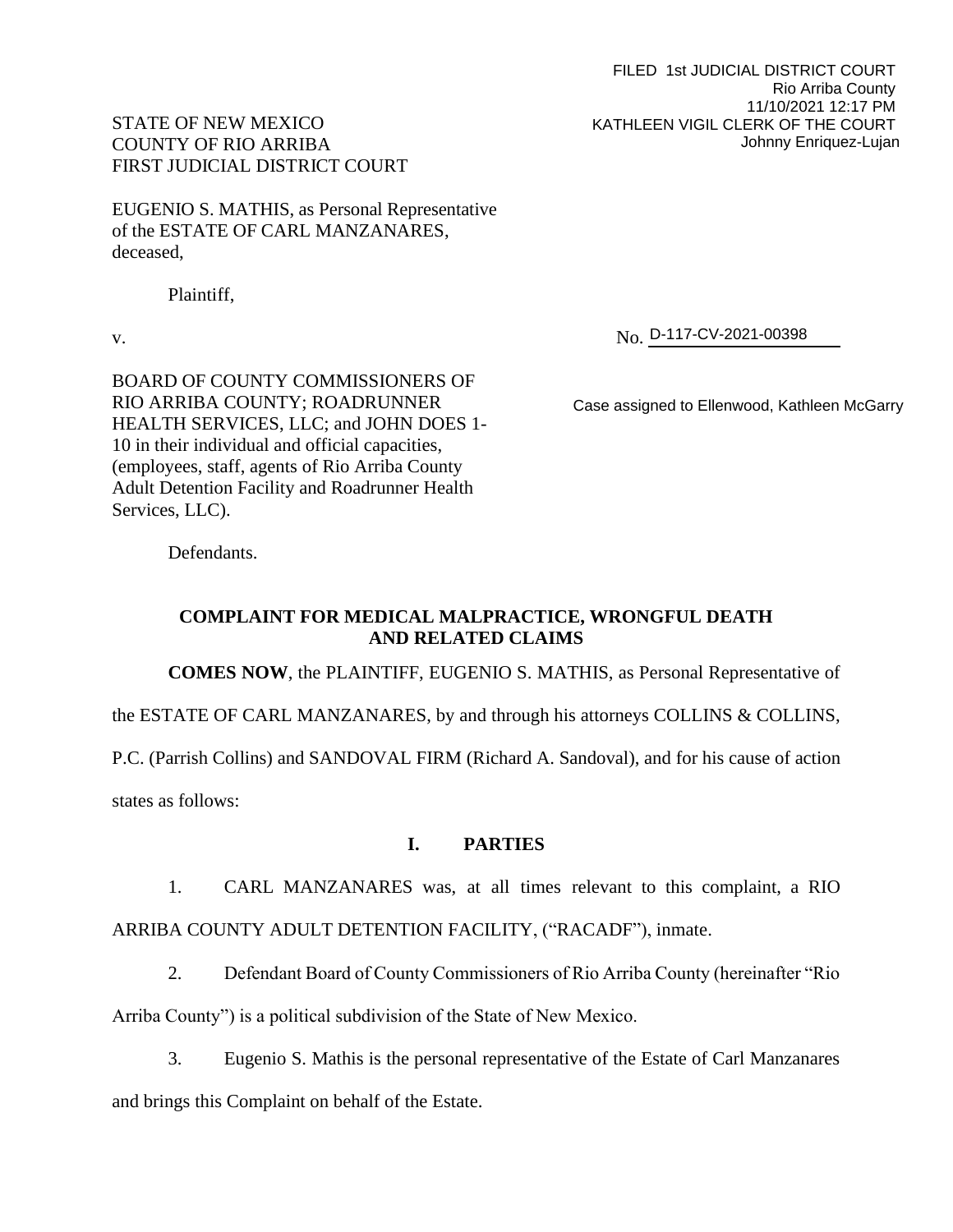4. Pursuant to NMSA 1978, §4-46-1, all suits or proceedings against a county are to be brought in the name of the board of county commissioners of that county.

5. As such, all claims involving Rio Arriba County and Rio Arriba County Adult Detention Facility are brought against BOARD OF COUNTY COMMISSIONERS OF RIO ARRIBA COUNTY.

6. At all times material hereto, Rio Arriba County was a governmental entity and local public body as those terms are defined in the New Mexico Tort Claims Act, NMSA 1978, §41-4- 3.

7. At all times material hereto, Rio Arriba County owned, operated, supervised, directed, and controlled the RACADF, located in Tierra Amarilla, New Mexico.

8. Pursuant to NMSA 1978, §4-44-19; NMSA 1978, §§33-3-3 through 33-3-8; and NMSA 1978, §33-3-13, Rio Arriba County was statutorily obliged to provide for the confinement of inmates incarcerated under its jurisdiction and had a corresponding obligation to appropriate funds and otherwise provide the necessary funding to maintain and operate a facility for the safe incarceration and healthcare of inmates under its jurisdiction. Rio Arriba County is required to administer, manage, and supervise the health care delivery system at the RACACDF.

9. Upon information and belief, at all material times, John Does 1-10, employees, staff, and agents of Rio Arriba County and RACADF were responsible for providing correctional services at RACADF.

10. At all times material hereto, Defendant ROADRUNNER HEALTH SERVICES, LLC**;** (hereinafter "ROADRUNNER") was, upon information and belief, the entity contracted to provide health care services to inmates confined in RACADF.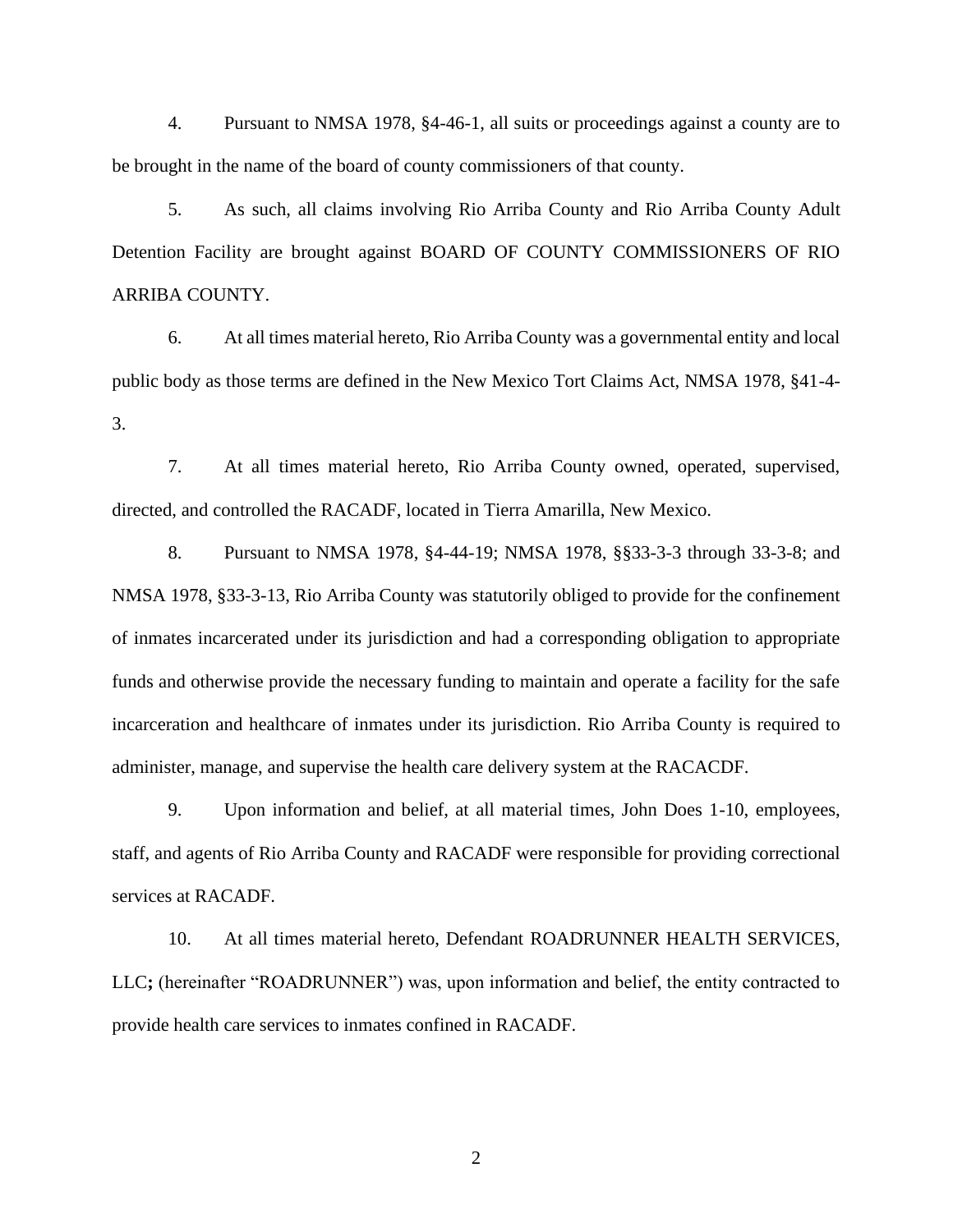11. Defendant ROADRUNNER is a domestic limited liability company licensed to do business in New Mexico.

12. Defendant ROADRUNNER's registered agent for service of process is Law 4 Small Business, P.C., 320 Gold Ave SW, Ste 620, Albuquerque, NM 87102.

13. At all material times, ROADRUNNER acted through its owners, officers, directors, employees, agents, or apparent agents, including, but not limited to, administrators, management, nurses, doctors, technicians, and other staff, and is responsible for their acts or omissions pursuant to the doctrines of *respondeat superior*, agency or apparent agency.

14. Upon information and belief, at all material times, John Does 1-10 employees, staff and agents of ROADRUNNER were responsible for supervising and providing health care services to inmates at RACADF.

#### **II. JURISDICTION AND VENUE**

15. All acts complained of herein occurred in RIO ARRIBA COUNTY, New Mexico.

16. A Tort Claims Notice was timely sent on 4/16/21. **PEX 1.**

17. Plaintiff incorporates the preceding paragraphs as though fully set forth herein.

18. Pursuant to NMSA 1978, §38-3-1(A), and NMSA 1978 §41-4-18(B) venue is proper as Carl Manzanares, deceased, resided in Rio Arriba County.

19. This Court has jurisdiction over the subject matter and parties to this action pursuant to the Court's general jurisdiction, N.M. Const. art. VI §13, NMSA 1978, §38-3-1.1, NMSA 1978  $§41-4-18$ , .

20. Jurisdiction over all parties and claims are proper under Article II, § 10, of the New Mexico Constitution and the law of negligence under New Mexico law.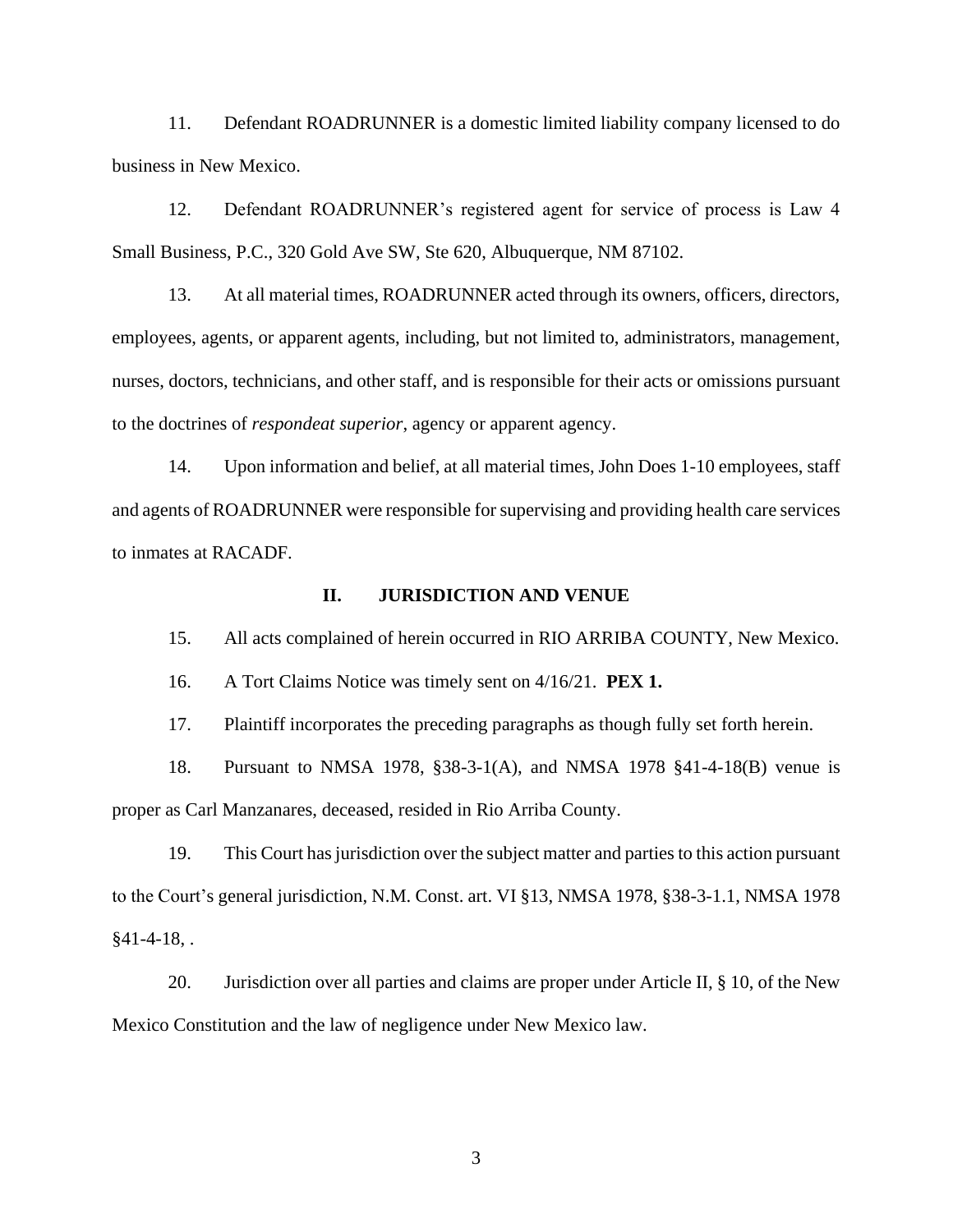21. The claims against Rio Arriba County are brought under N.M. Stat. Ann. § 41-4- 6, § 41-4-9 and § 41-4-10.

#### **III. STATEMENT OF FACTS**

#### *A. MEDICAL FACTS*

22. At all times relevant to the complaint, Carl Manzanares was a 35-year-old man.

23. Mr. Manzanares was admitted to Rio Arriba County Detention Center on March 11, 2021, and was evaluated for substance use, suicide risk, anxiety, and depression.

24. Mr. Manzanares was assessed to have moderately severe depression and alcohol withdrawal.

25. These evaluations suggest a higher AWS risk factor for suicide, as Mr. Manzanares had a history of alcohol abuse with and without seizures, as well as delirium tremens.

26. Mr. Manzanares was admitted to a sobering cell.

27. It was advised for Mr. Manzanares to be monitored, for his alcohol withdrawal symptoms to be scored, and for him to take Diazepam.

28. Mr. Manzanares was not appropriately monitored or treated for Alcohol Withdrawal Syndrome (AWS):

A. On 3/11/2021, Mr. Manzanares was not appropriately monitored every 6 hours, as his AWS risk factors score of 4 and AWS level of 2 indicated.

B. On 3/12/2021 and 3/13/21, he was not monitored every 2 hours as his AWS risk factor score of 4-8 and AWS level of 1 indicated.

C. On 3/13/2021 at 20:00 hours, he was not monitored every hour as his AWS risk factor score of 11 and AWS level of 3 indicated. Additionally, Mr. Manzanares's risk level at this time indicated the need for Mr. Manzanares to be treated with Valium 20 mg.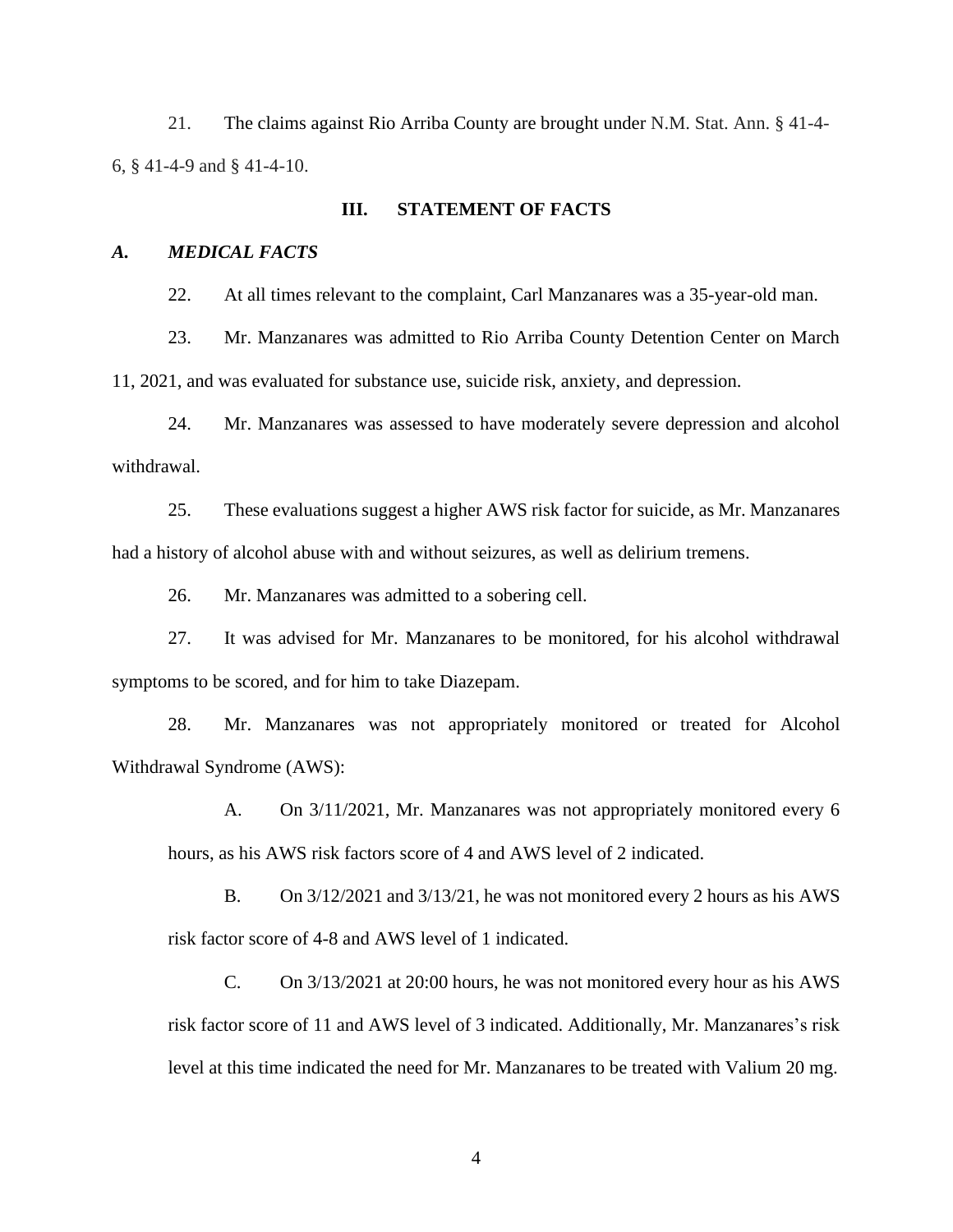D. On  $3/13/2021$ , Mr. Manzanares was also noted to be hallucinating.

E. On 3/14/2021 at 7:03 a.m., Mr. Manzanares was noted to be hitting his cell door.

29. Symptoms of hallucination, agitation, and an increase in AWS scoring indicates a necessity for frequent monitoring and treatment.

30. Medical providers at Rio Arriba County Detention Center failed to monitor Mr. Manzanares as appropriate given his AWS scores and failed to treat Mr. Manzanares' AWS as his scores increased.

31. Failure to monitor and treat Mr. Manzanares' AWS was grossly negligent.

32. AWS increases suicidal ideation and suicide risk factors. The failure to properly monitor Mr. Manzanares' AWS was grossly negligent and recklessly indifferent to Mr. Manzanares health and safety.

33. As a result of failure to appropriately monitor and treat Mr. Manzanares, Mr. Manzanares died by suicide on March 14, 2021.

#### *B. FACTS SPECIFIC TO ALL RIO ARRIBA COUNTY AND RACADF DEFENDANTS*

34. RACADF DEFENDANTS have a duty to reasonably and prudently operate the medical facility within RACADF.

35. RACADF maintained authority over its contractors, including those named in this COMPLAINT.

36. RACADF has the authority to terminate contracts with independent contractors with or without cause.

37. Any of the named RACADF Defendants can intercede on behalf of RACADF if independent contractors are not appropriately caring for RACADF inmates.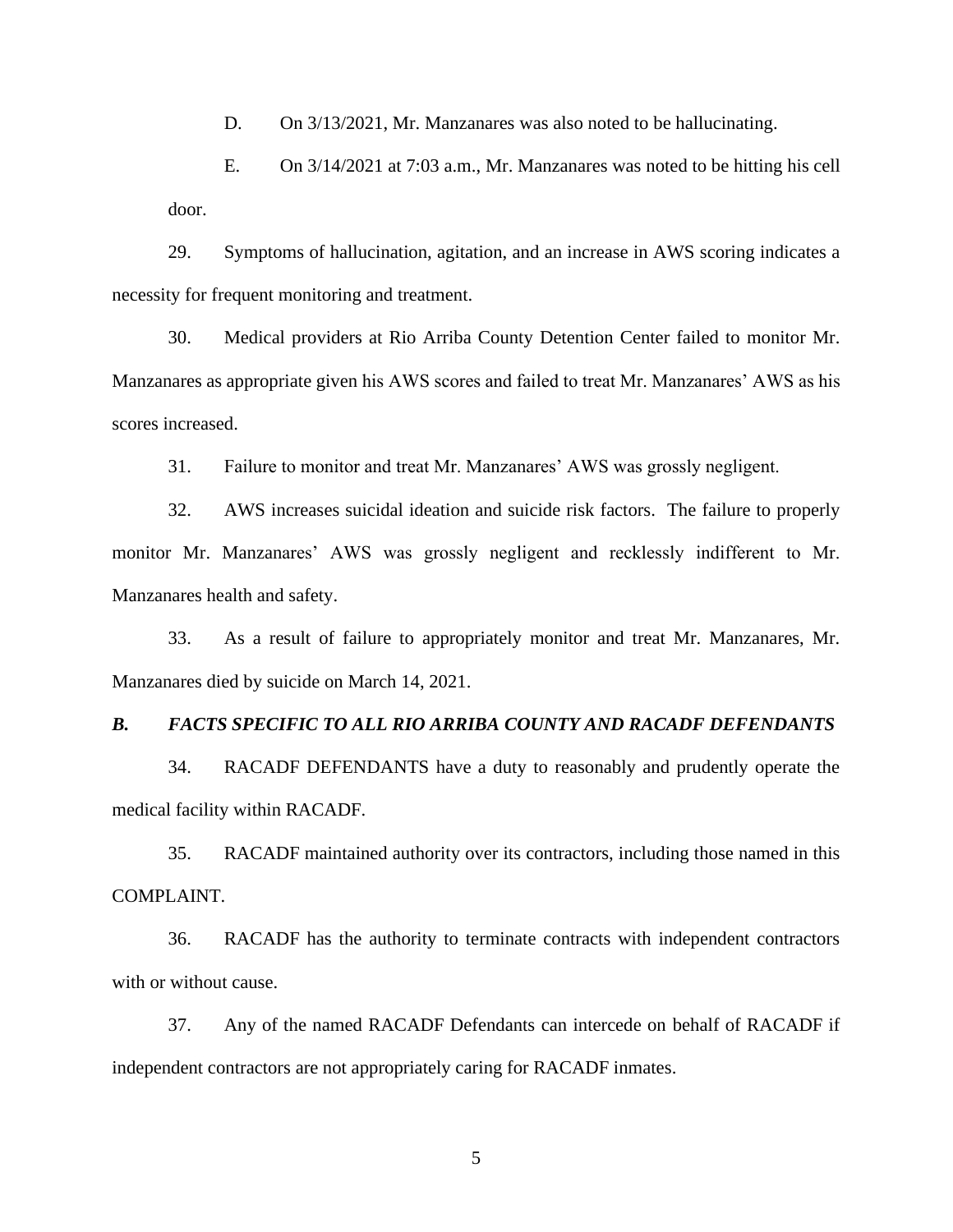38. RACADF understands and recognizes that failure to treat Mr. Manzanares' medical condition constitutes recklessness under New Mexico law.

39. RACADF understands and recognizes that failure to treat Mr. Manzanares' medical condition constitutes deliberate indifference under federal law.

40. RACADF had, at all times relevant to this COMPLAINT, the authority to compel ROADRUNNER to treat Mr. Manzanares' medical condition.

41. RACADF recklessly chose not to exercise any control over the manner in which ROADRUNNER performed their duties leading to Mr. Manzanares' suicide.

42. RACADF DEFENDANTS, by and through their employees, staff, and agents, knew of Mr. Manzanares' history and failed to provide necessary and proper medical care to protect his health and safety.

### *C. FACTS SPECIFIC TO ROADRUNNER HEALTH SERVICES, LLC. DEFENDANTS*

43. ROADRUNNER DEFENDANTS, by and through their employees, staff, and agents, knew of Mr. Manzanares' medical history, history of abusing alcohol, Alcohol Withdrawal Syndrome, and other medical conditions and failed to provide necessary and proper medical care to protect Mr. Manzanares' health and safety.

44. The failures to properly monitor and treat Mr. Manzanares was grossly negligent and reckless and did lead to the death of Mr. Manzanares.

### *D. FACTS COMMON TO ALL DEFENDANTS*

45. ROADRUNNER knew of Mr. Manzanares' history of abusing alcohol and with wanton, willful and deliberate indifference ignored Mr. Manzanares' Alcohol Withdrawal Syndrome and deliberately refused to provide necessary and proper medical care.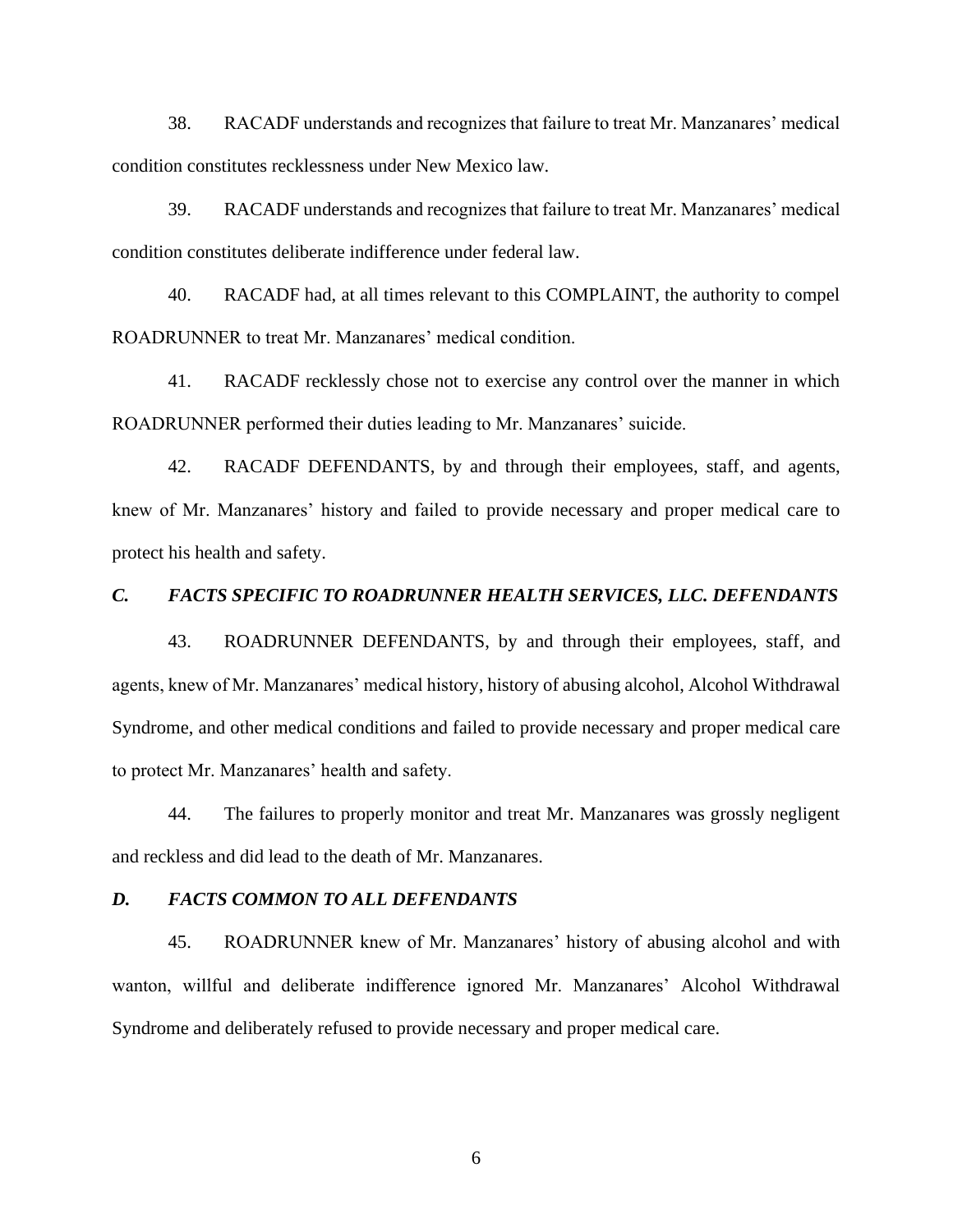46. ALL DEFENDANTS knew of Mr. Manzanares' history of abusing alcohol and with wanton, willful and deliberate indifference ignored Mr. Manzanares' AWS and deliberately refused to provide necessary and proper medical care.

47. ALL DEFENDANTS, including as of yet unidentified JOHN DOE DEFENDANTS, individually knew of Mr. Manzanares' history of abusing alcohol and with wanton, willful and deliberate indifference ignored Mr. Manzanares' AWS and deliberately refused to provide necessary and proper medical care.

48. ALL DEFENDANTS knew that Mr. Manzanares was in need of immediate treatment to control his chronic AWS.

49. ALL DEFENDANTS knew that Mr. Manzanares' Alcohol Withdrawal symptoms were worsening.

50. ALL DEFENDANTS knew that the failure to treat AWS constitutes recklessness under New Mexico law.

51. ALL DEFENDANTS know that the failure to treat chronic AWS constitutes reckless disregard of the serious medical needs of inmates under New Mexico law.

52. ALL DEFENDANTS know that the failure to treat chronic AWS constitutes deliberate indifference to the medical needs of inmates under New Mexico law.

53. ALL DEFENDANTS were complicit and acquiesced in the denial of proper medical care to Mr. Manzanares.

54. ALL DEFENDANTS conspired together to deny Mr. Manzanares necessary and proper medical care leading to physical pain, severe emotional and psychological pain, suffering, and death from complications from unmonitored symptoms related to Alcohol Withdrawal Syndrome.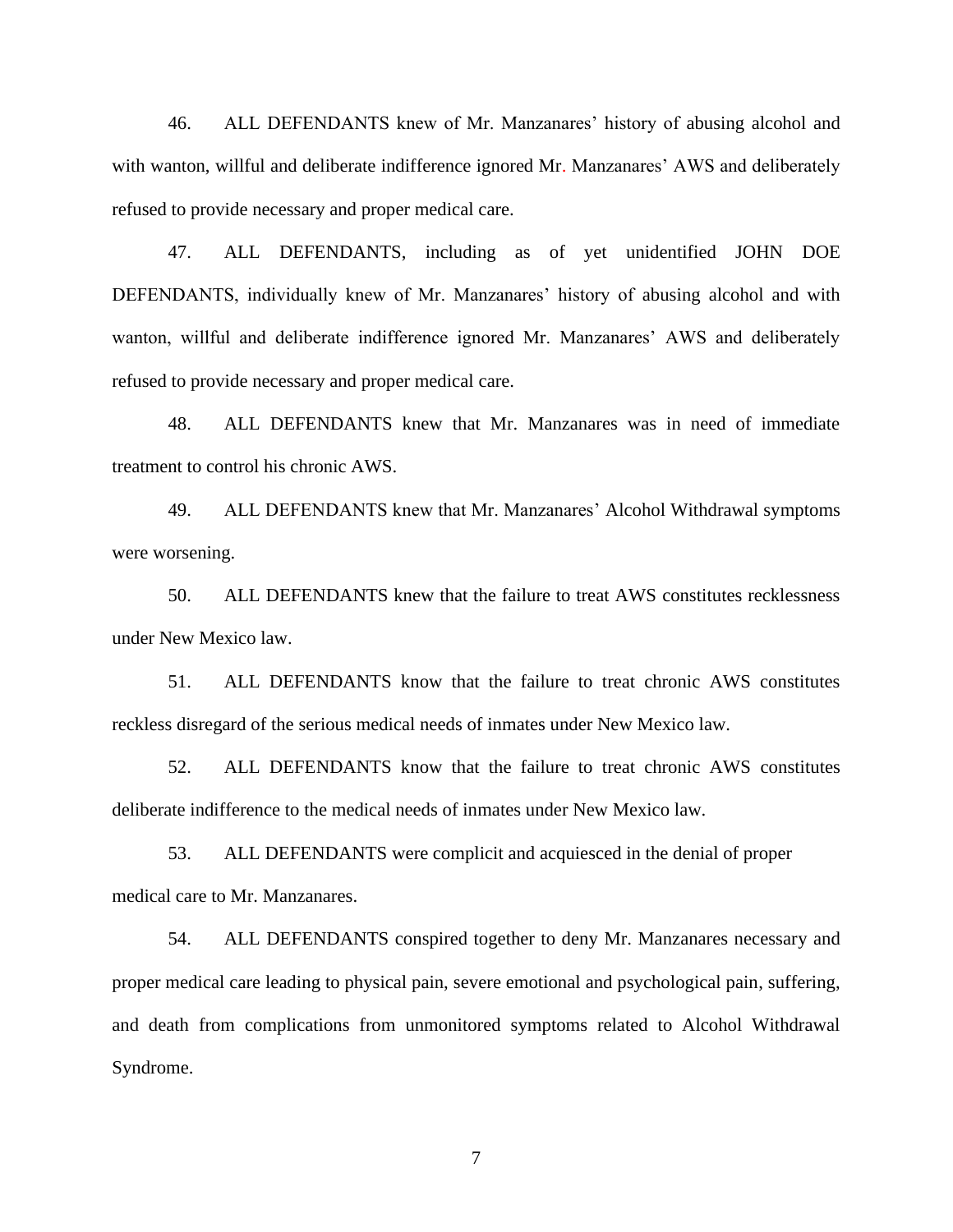### **COUNT I: MEDICAL MALPRACTICE AND NEGLIGENCE (ROADRUNNER)**

55. PLAINTIFF incorporates by reference, as if fully set forth herein, each and every allegation contained in the paragraphs above.

56. In undertaking the diagnosis, care and treatment of Mr. Manzanares, ROADRUNNER, its employees, staff, and agents were under a duty to possess and apply the knowledge, skill, and care that is used by reasonably well-qualified healthcare providers in the local community.

57. ROADRUNNER, its employees, staff, and agents breached their duties and were negligent in the management of Mr. Manzanares' health and well-being.

58. The negligence, errors, acts and omissions of ROADRUNNER, include, but are not limited to:

A. Failure to establish, maintain and enforce evaluation, diagnosis, and treatment guidelines and standards;

B. Failure to evaluate, treat and manage Mr. Manzanares' medical condition;

C. Failure to take the reasonable steps to acquire proper treatment of Mr. Manzanares;

D. Failure to refer Mr. Manzanares to appropriate specialists;

E. Failure to develop, employ, and follow appropriate policies and procedures with regard to the assessment, treatment, and management of AWS;

F. Failure to provide Mr. Manzanares with necessary and proper treatment for AWS; and

G. Failure to protect and preserve the health of Mr. Manzanares.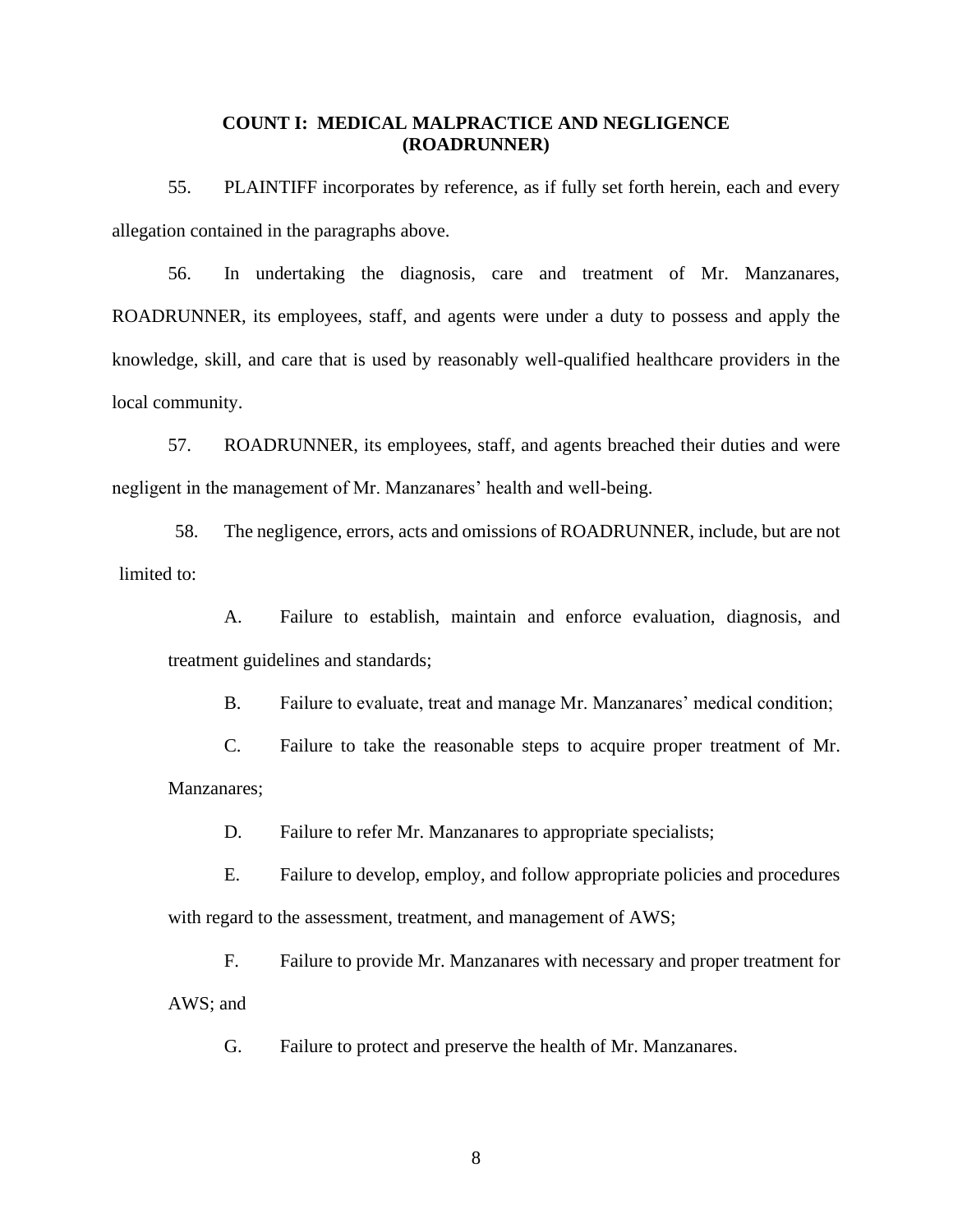59. As a direct and proximate result of the negligent acts and omissions of ROADRUNNER, its employees, staff and agents, Mr. Manzanares suffered a rapid and significant deterioration in health, along with physical, emotional, and psychological pain and suffering not presently determinable, but to be proven at the time of trial.

60. ROADRUNNER, its employees, staff, and agents' failures to assess, treat and manage Mr. Manzanares' medical condition was reckless and wanton with utter disregard for and deliberate indifference to the safety and welfare of Mr. Manzanares for which PLAINTIFF is entitled to punitive damages.

## **COUNT II: NEGLIGENT OPERATION OF A MEDICAL FACILITY, N.M. Stat. Ann. § 41-4-9 (Rio Arriba County)**

61. PLAINTIFF incorporates by reference, as if fully set forth herein, each and every allegation contained in the paragraphs above.

62. In undertaking the diagnosis, care and treatment of Mr. Manzanares, Defendants have a duty to possess and apply the knowledge, skill, and care that is used by reasonably wellqualified healthcare providers in the local community.

63. Defendants breached their duties and were grossly negligent and reckless in the management of Mr. Manzanares' health and safety.

- 64. Defendants' negligence and recklessness include, but are not limited to:
	- A. Failure to evaluate, treat and manage Mr. Manzanares's AWS;
	- B. Failure to develop, employ, and follow appropriate policies and procedures

with regard to the assessment, treatment, and management of Mr. Manzanares' AWS;

- C. Failure to create an appropriate treatment plan;
- D. Failure to implement an appropriate treatment plan;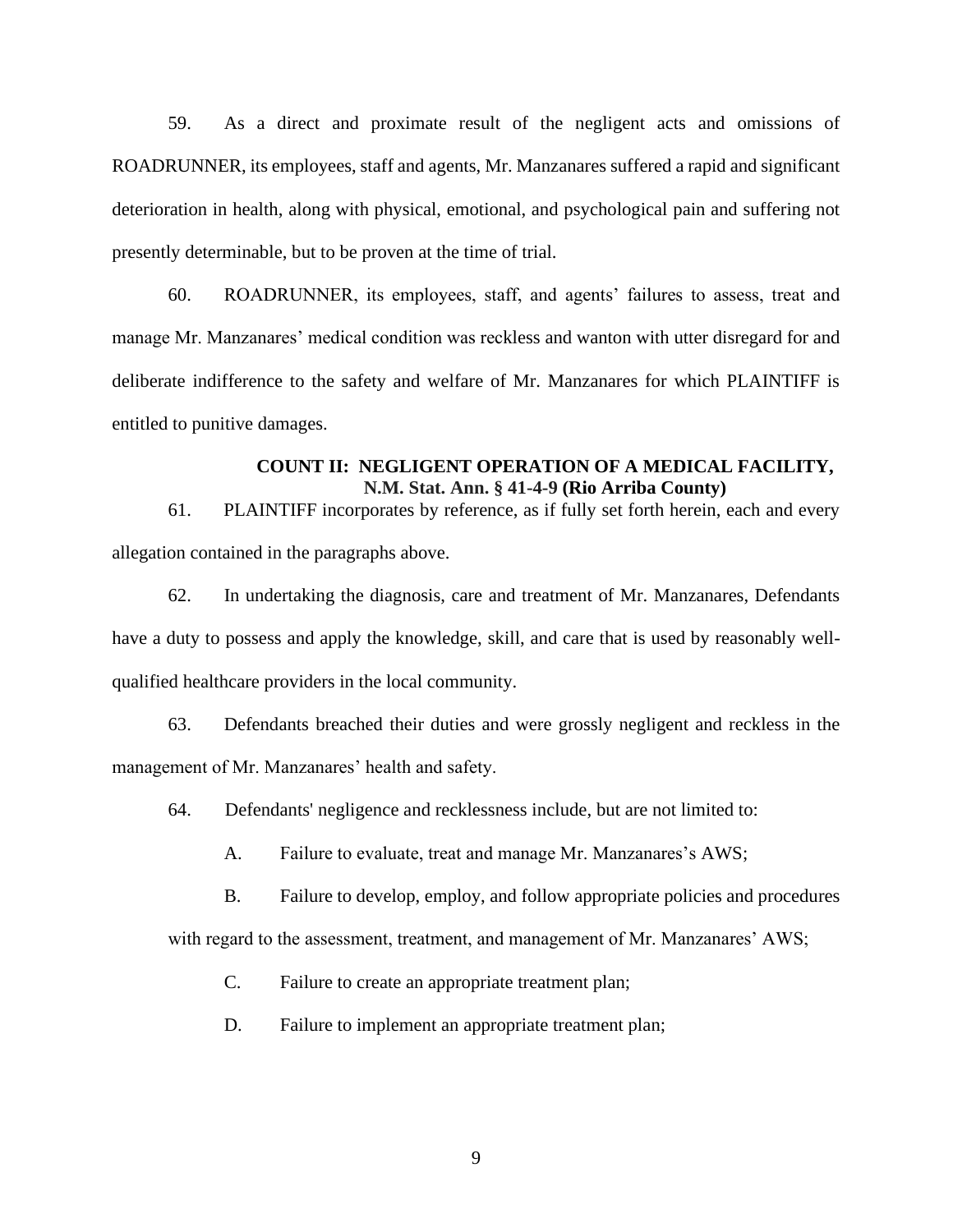E. Failure to take the reasonable steps to acquire proper treatment of Mr. Manzanares;

F. Failure to refer Mr. Manzanares to appropriate specialists;

G. Failure to timely transfer Mr. Manzanares to an appropriate treatment facility;

H. Failure to protect and preserve the health of Mr. Manzanares, and;

I. Failure to implement any AWS prevention plan whatsoever, despite Mr.

Manzanares' chronic history of alcohol use and abuse, and AWS.

65. Defendants' failure to assess, treat and manage Mr. Manzanares's severe AWS was reckless, wanton and in utter disregard for the safety and welfare of Mr. Manzanares.

66. The negligent and reckless acts and omissions of Defendants were the direct and proximate cause of Mr. Manzanares' wrongful death.

67. Plaintiff is entitled to compensatory damages for the negligent acts and omissions of Defendants.

## **COUNT III: NEGLIGENT OPERATION OR MAINTENANCE OF ANY BUILDING, PUBLIC PARK, MACHINERY, EQUIPMENT OR FURNISHINGS, N.M. STAT. ANN. § 41-4-6 (RACADF)**

68. PLAINTIFF incorporates by reference, as if fully set forth herein, each and every allegation contained in the paragraphs above.

69. RIO ARRIBA COUNTY, acting by and through RACADF, its employees, staff, and agents, is liable for the negligent operation or maintenance of any building, public park, machinery, equipment, or furnishings under N.M. Stat. Ann. § 41-4-6.

70. RIO ARRIBA COUNTY has authority over RACADF.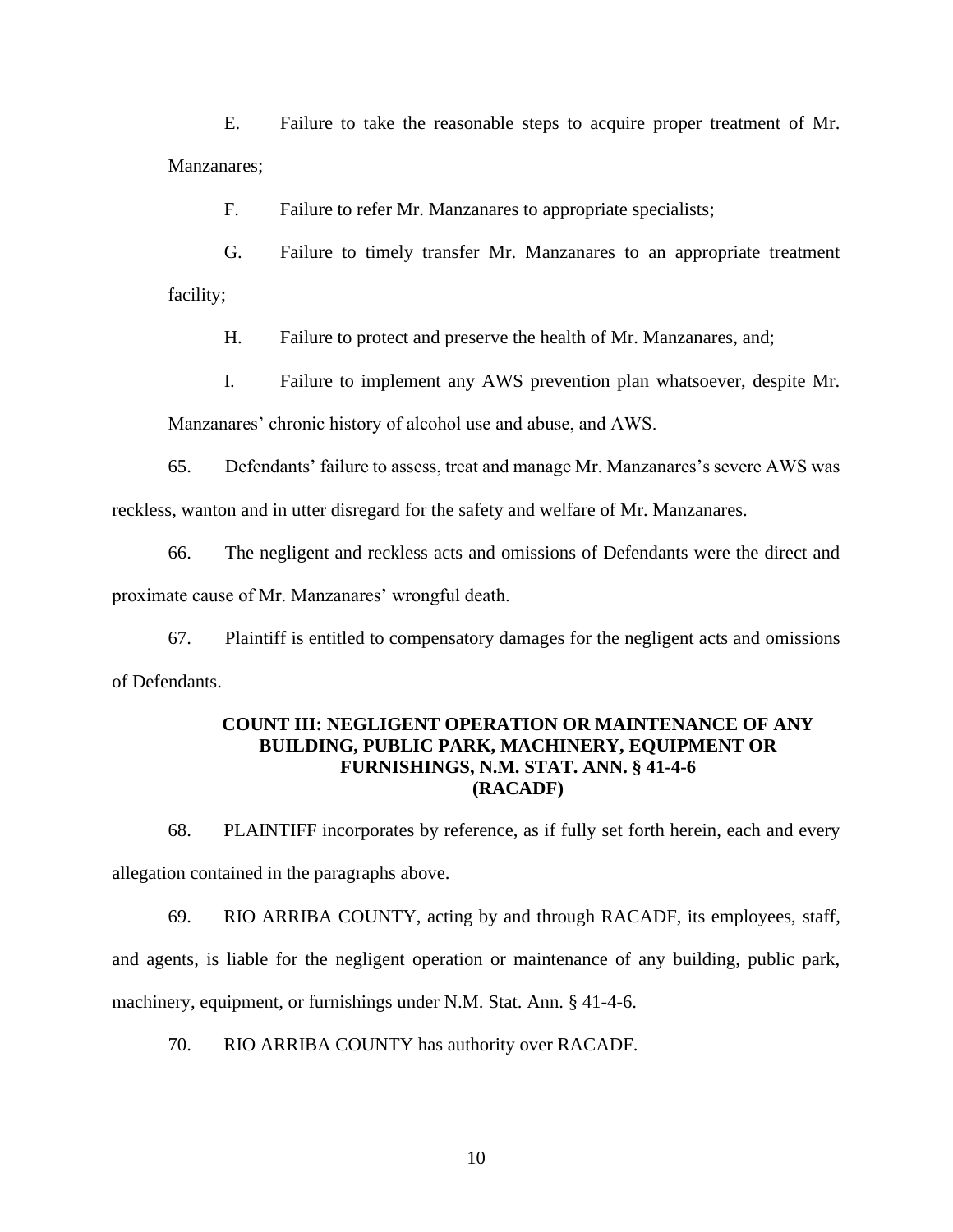71. RIO ARRIBA COUNTY has authority and control over the operation of all medical facilities within RACADF correctional facilities.

72. MDC has sole authority, control and responsibility over the execution, implementation and enforcement of the PSA. RACADF has allowed numerous serious breaches and violations of the PSA, American Correctional Association (ACA) and National Commission for Correctional Health Care (NCCHC) standards, which led to the medical neglect of Mr. Manzanares. RACADF and ROADRUNNER are entrusted with the medical care of New Mexico inmates who have no other source of medical care.

73. ROADRUNNER's medical staff at RACADF lacked sufficient expertise to assess, treat and manage Mr. Mr. Manzanares' health conditions.

74. ROADRUNNER has a duty under the PSA, ACA and NCCHC to properly refer Mr. Manzanares to be seen by a physician who could effectively treat him.

75. RACADF DEFENDANTS refused or otherwise failed to enforce these provisions of the PSA, ACA and NCCHC.

76. RACADF DEFENDANTS knew that ROADRUNNER was not abiding by the terms of the PSA, ACA and NCCHC.

77. RACADF DEFENDANTS knew that ROADRUNNER was not properly and adequately treating Mr. Manzanares' medical condition.

78. RACADF DEFENDANTS knew that ROADRUNNER was not referring Mr. Manzanares to outside medical healthcare providers who could effectively and prudently treat him.

79. Such conduct amounts to negligence in running a medical facility.

80. Such conduct amounts to negligence in the treatment of Mr. Manzanares.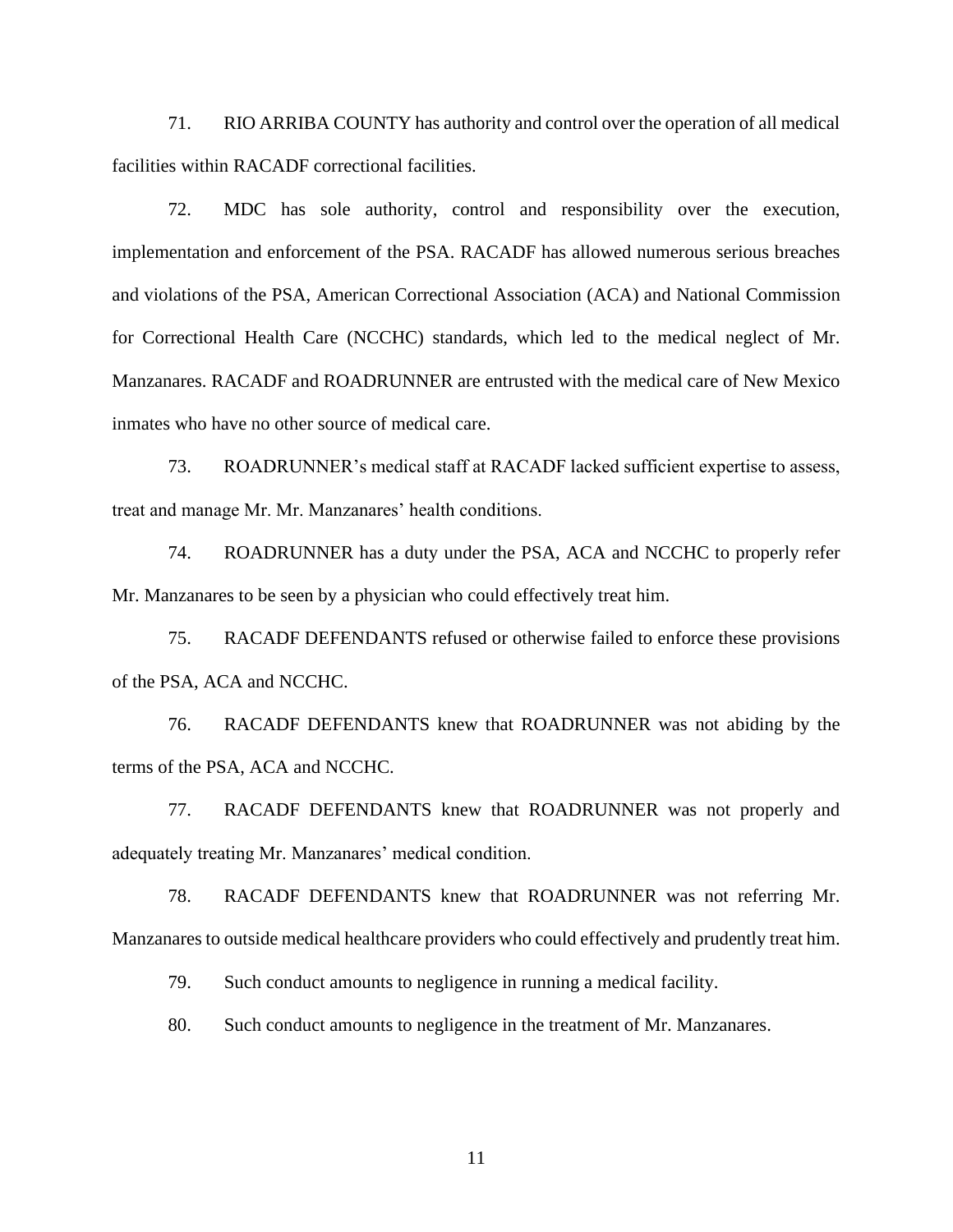81. The actions of RACADF were negligent, willful, wanton, and in gross and reckless disregard for Mr. Manzanares' well-being.

82. ROADRUNNER has violated numerous provisions of ACA, NCCHC and local standards of medical care.

83. RACADF DEFENDANTS have taken no action to correct these violations or otherwise hold ROADRUNNER to ACA, NCCHC or New Mexico medical standards of care.

84. RACADF DEFENDANTS have been complicit in the failure to adhere to the basic constitutional correctional health care set forth by the NCECHC through RACADF's failure to enforce the PSA.

85. RACADF DEFENDANTS have knowingly allowed and been complicit in the violation of the ACA and NCCHC minimum mandatory standards.

86. RACADF DEFENDANTS have failed to properly maintain oversight and enforcement of the PSA.

87. RACADF has an increased duty of care to vulnerable inmates such as Mr. Manzanares who suffering AWS and a severe mental health crisis. RACADF has clinical oversight of its contractor's medical decision-making and health services operation.

88. RACADF must enforce the PSA and/or terminate independent contractors if the care provided does not meet RACADF, ACA or NCCHC standards or constitutional definitions of adequate health care.

89. RACADF did not enforce the PSA or take proper enforcement actions against ROADRUNNER, resulting in inadequate healthcare to its inmates.

90. The failures of RACADF DEFENDANTS led to the death of Mr. Manzanares.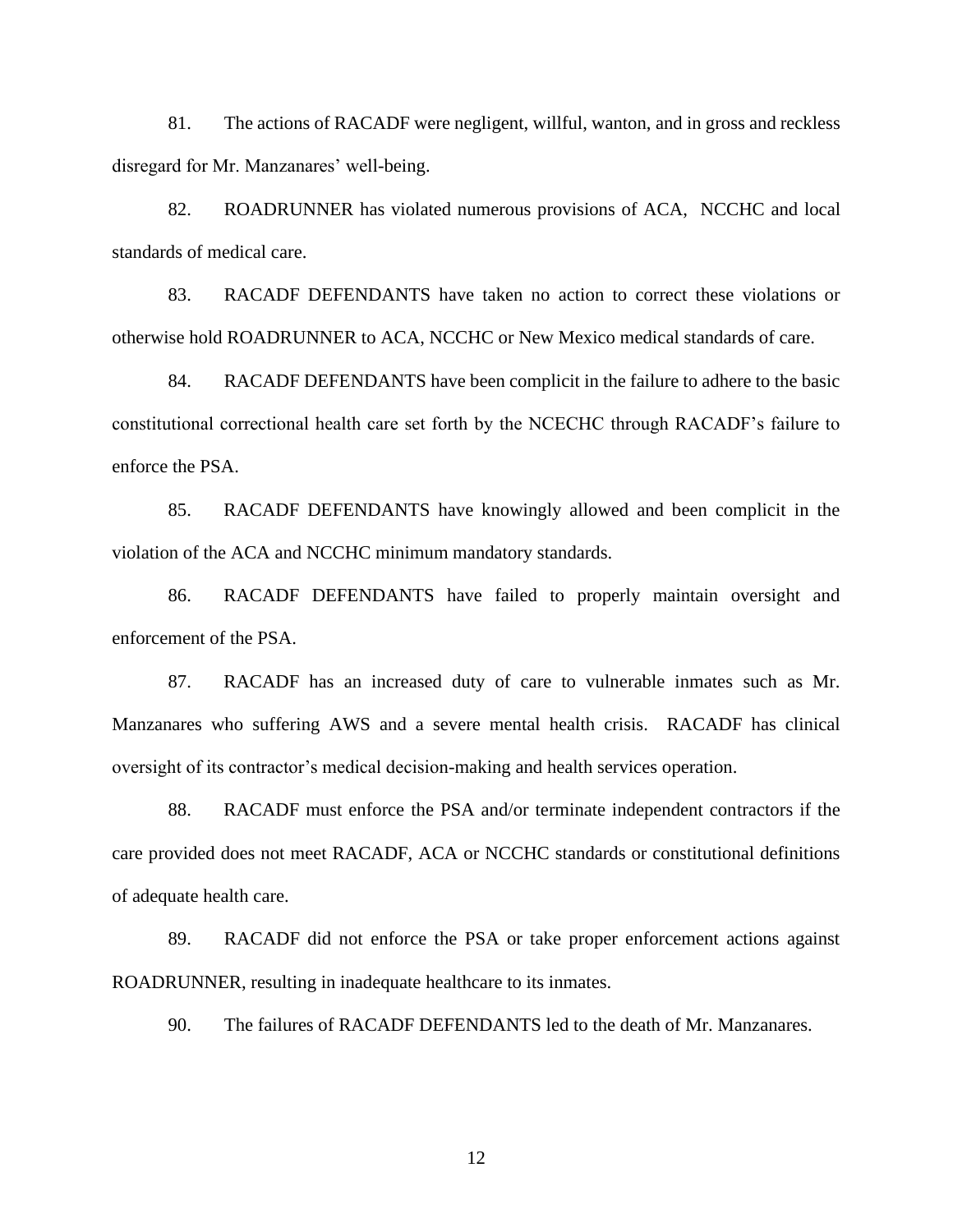91. Upon information and belief, RACADF personnel failed to monitor, evaluate, treat, and render first aid to Mr. Manzanares.

92. As a result of the foregoing, Mr. Manzanares suffered serious and permanent physical injuries, pain and suffering, and severe psychological and emotional distress, and death, for which PLAINTIFF is entitled to damages.

# **COUNT IV: NEGLIGENT HIRING, TRAINING AND SUPERVISION ALL DEFENDANTS(Roadrunner)**

93. PLAINTIFF incorporates by reference, as if fully set forth herein, each and every allegation contained in the paragraphs above.

94. ROADRUNNER had a duty to properly screen, supervise, educate, and train its employees regarding proper treatment of inmates suffering AWS.

95. On information and belief, ROADRUNNER failed to properly train and supervise its employees, contractors, or agents in such a manner as to properly, and adequately, assess, treat, and manage Mr. Manzanares' AWS.

96. ROADRUNNER is liable for damages caused by its employees and other agents while working within the scope of their employment under the doctrines of *respondeat superior*  and agency, in an amount not presently determinable but to be proven at trial.

97. The failures of Defendants ROADRUNNER led to the death of Mr. Manzanares.

### **COUNT V: INTENTIONAL INFLICTION OF EMOTIONAL DISTRESS (ROADRUNNER)**

98. PLAINTIFF incorporates by reference, as if fully set forth herein, each and every allegation contained in the paragraphs above.

99. ROADRUNNER DEFENDANTS intentionally denied Mr. Manzanares proper and necessary medical care for his AWS.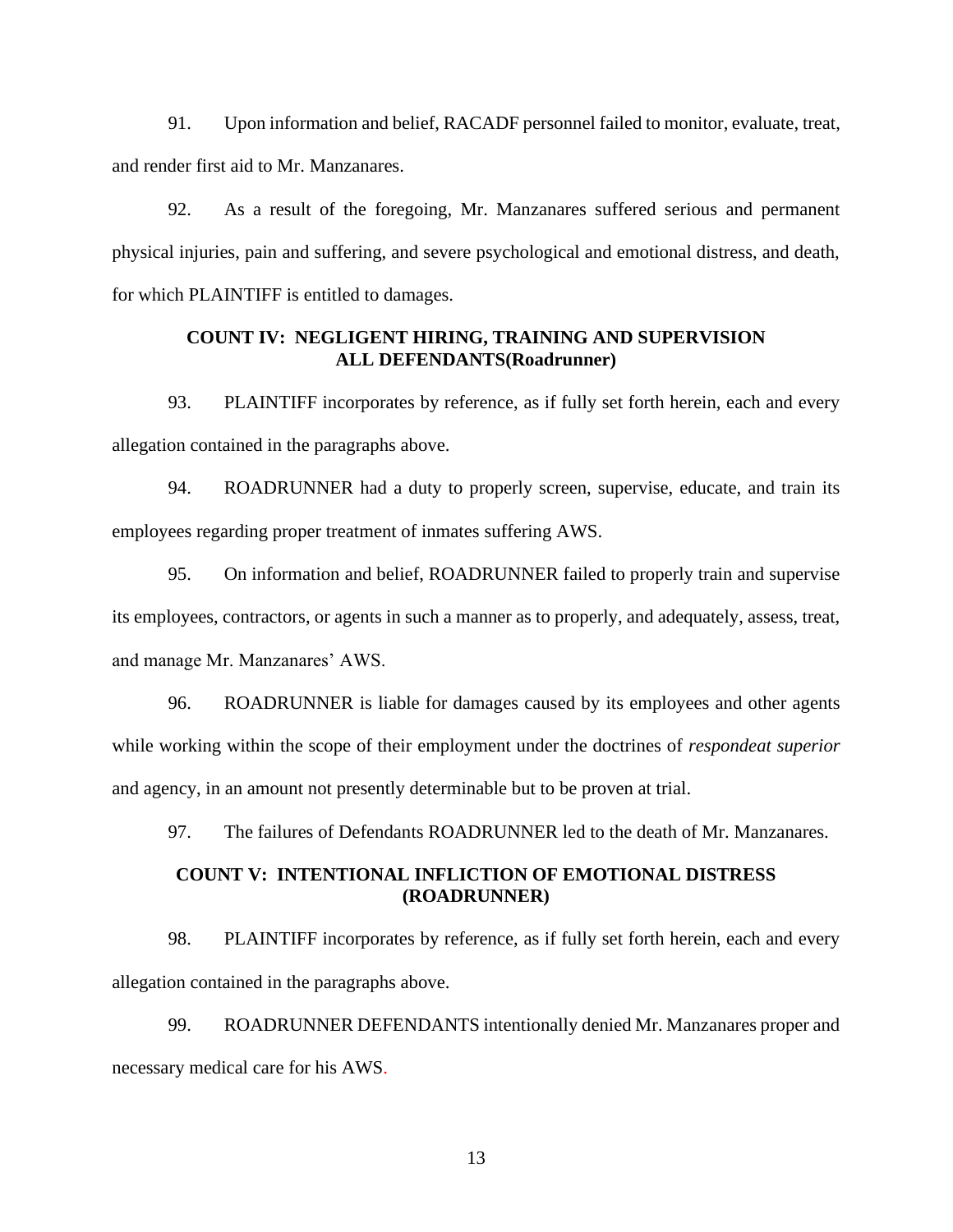100. ROADRUNNER DEFENDANTS intentionally denied Mr. Manzanares proper and necessary behavioral healthcare, including, but not limited to, supervised detoxification from alcohol and accompanying AWS.

101. ROADRUNNER DEFENDANTS intentionally denied Mr. Manzanares access to appropriate specialists for his behavioral conditions.

102. The conduct of ROADRUNNER DEFENDANTS was extreme, outrageous, and intentional, and in deliberate disregard for Mr. Manzanares' mental health.

103. Mr. Manzanares suffered severe emotional distress as a result of the conduct of DEFENDANTS.

104. As a result of the foregoing, Mr. Manzanares suffered wrongful death, pain and suffering, and severe psychological and emotional distress, for which PLAINTIFF is entitled to damages, including punitive damages.

# **COUNT VI: CIVIL CONSPIRACY TO DENY PLAINTIFF MEDICAL CARE (ROADRUNNER)**

105. PLAINTIFF incorporates by reference, as if fully set forth herein, each and every allegation contained in the paragraphs above.

106. The facts illustrated above show a conspiracy on the part of RIO ARRIBA COUNTY, RACADF and ROADRUNNER to deny Mr. Manzanares necessary, proper, and constitutionally minimal medical care.

107. As a result of said conspiracy, Mr. Manzanares suffered, severe physical and emotional distress as a result of the conduct of RIO ARRIBA COUNTY, RACADF and ROADRUNNER.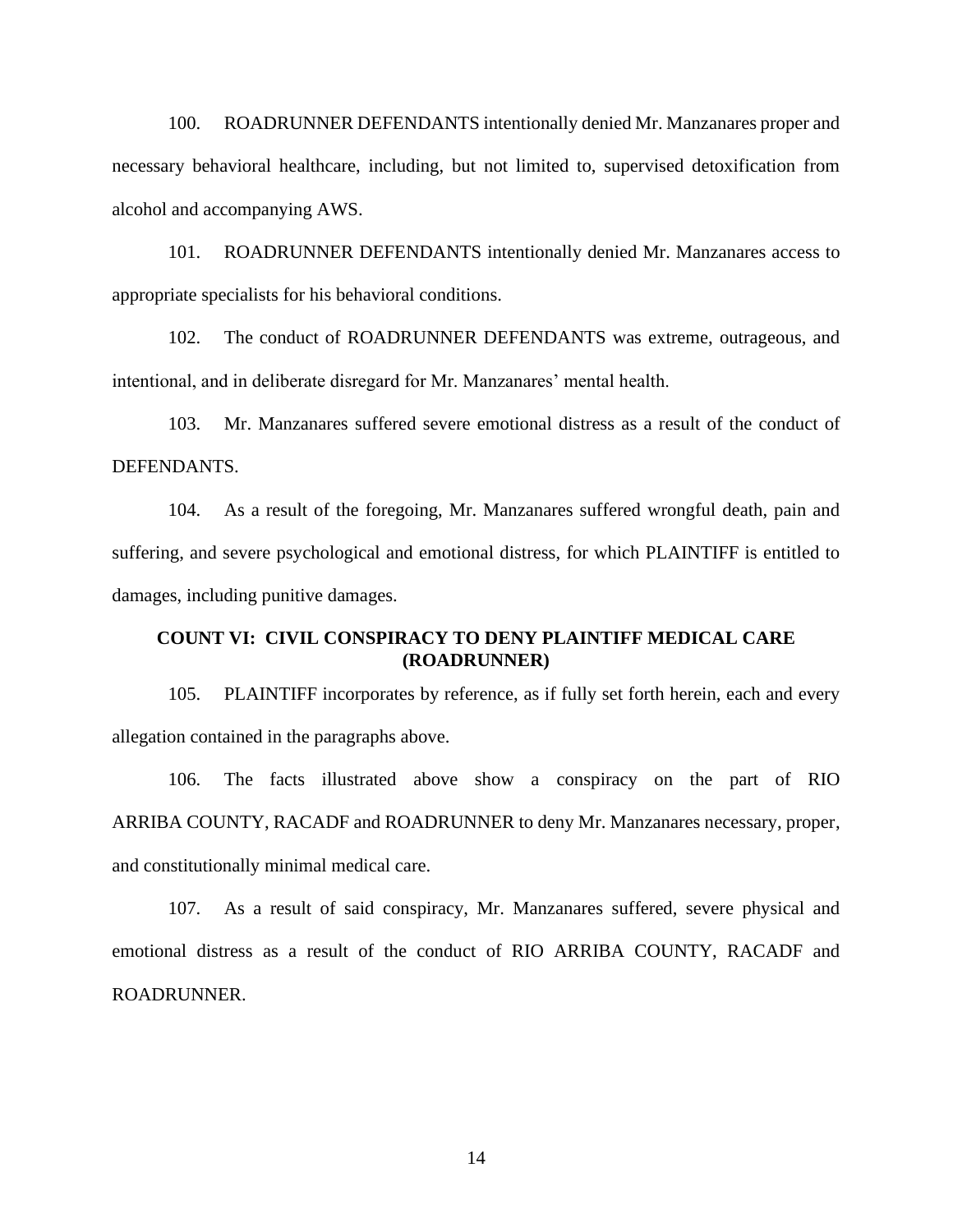108. PLAINTIFF is entitled to recovery for Mr. Manzanares' injuries and damages, including but not limited to, physical injuries, pain and suffering, and severe psychological and emotional distress.

109. PLAINITFF is entitled to damages, including punitive damages, against RIO ARRIBA COUNTY, RACADF and ROADRUNNER.

110. There is no Tort Claims Act waiver for civil conspiracy for Roadrunner.

111. PLAINTIFF is entitled to punitive damages against all Roadrunner.

### **COUNT VII:** *RESPONDEAT SUPERIOR* **AND AGENCY (ROADRUNNER)**

112. PLAINTIFF incorporates by reference, as if fully stated herein, each and every allegation contained in the paragraphs above.

113. ROADRUNNER is responsible to PLAINTIFF under the doctrine of *respondeat superior* for the conduct of its employees, staff, and agents.

114. ROADRUNNER is responsible to PLAINTIFF under the doctrine of agency for the conduct of its employees, staff, and agents.

### **COUNT VIII: WRONGFUL DEATH (ALL DEFENDANTS)**

115. PLAINTIFF incorporates by reference, as if fully stated herein, each and every allegation contained in the paragraphs above.

116. Defendants, acting through their employees, administrator, agents, representatives, officers, directors, designees, physicians, counselors, nurses, nurse's aides, and/or contractors, who were acting within the scope of their employment, agency, apparent agency, or contract, were negligent in the care and services they provided to Mr. Manzanares.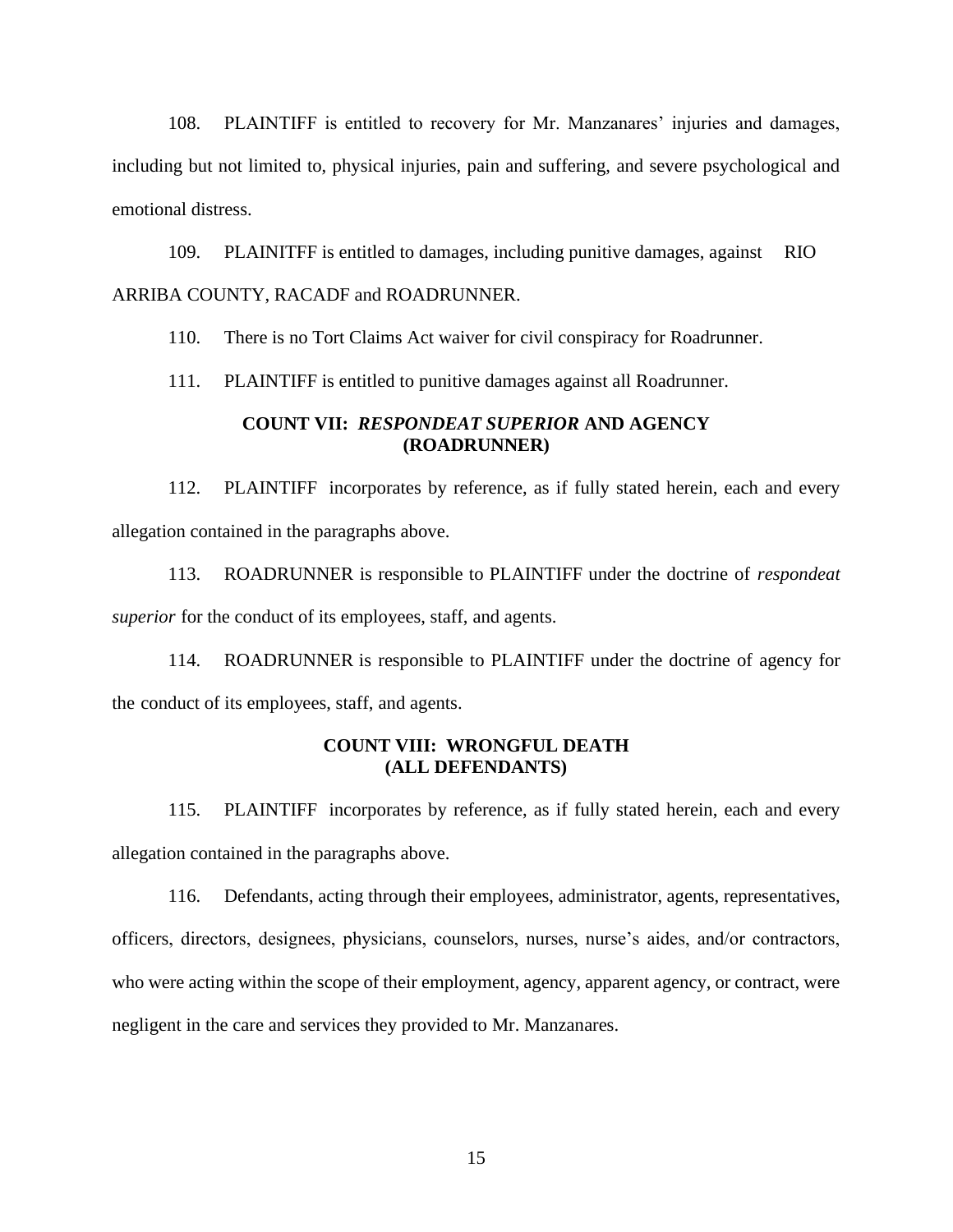117. Defendants failed to use ordinary care in providing the appropriate treatment and care that is reasonable and prudent for any correctional facility to provide under the same or similar circumstances.

118. Defendants breached their duty by failing to ensure that Mr. Manzanares received proper precautions to prevent suicide, and adequate and proper supervision in an appropriate manner.

119. As a direct and proximate result of Defendants' actions and/or inactions, Mr. Manzanares suffered physical and psychological pain, suffering, and ultimately death.

#### **COUNT IX: PUNITIVE DAMAGES (ROADRUNNER)**

120. As a direct and proximate result of the actions of Defendants enumerated above, Mr. Manzanares sustained serious personal injuries, which caused or contributed to his tragic and untimely death.

121. As a direct and proximate result of the actions of Defendants enumerated above, Plaintiff is entitled to an award of monetary damages for the pain and suffering experienced prior to the death of Mr. Manzanares, the aggravating circumstances attending his death, the reasonable expenses of necessary medical care and treatment and funeral and burial costs, the monetary worth of the life of Mr. Manzanares, and hedonic damages, or damages for the loss of value of Mr. Manzanares's life itself, all to Plaintiff's damages in an amount to be determined by the Court at trial.

122. In the alternative, as a direct and proximate result of the actions of Defendants enumerated above, Mr. Manzanares experienced pain and suffering, loss of enjoyment of activities, hedonic damages, or loss of the value of life itself, all to Plaintiff's damages in an amount to be determined by the Court at trial.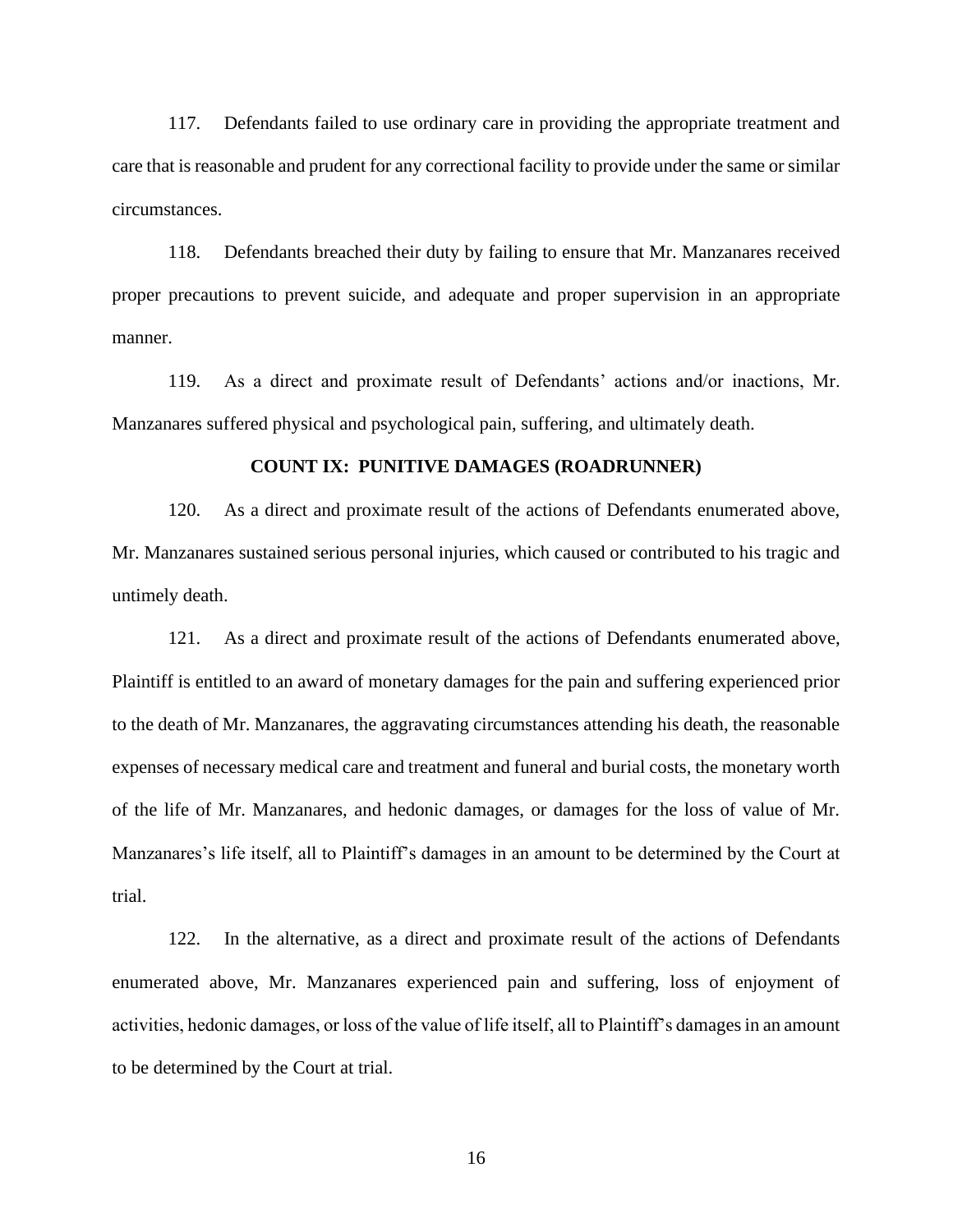123. The acts and omissions complained of in the causes of action stated above are so egregious, reckless, and wanton, and demonstrate such total disregard of the rights of Mr. Manzanares, that in addition to the actual damages ascertained and demonstrated by a preponderance of the evidence, punitive damages, or exemplary damages to punish and deter these types of acts and omissions from occurring in the future are appropriate.

**WHEREFORE**, PLAINTIFF requests judgment as follows:

A. Compensatory damages against all DEFENDANTS, jointly and severally, in an amount to be determined by this Court as adequate for pain, suffering, injuries and death to PLAINTIFF;

B. Compensatory damages against all DEFENDANTS, jointly and severally, in an amount to be determined by this Court as adequate for ROADRUNNER DEFENDANTS' intentional infliction of emotional distress;

C. Punitive damages in an as yet undetermined amount against ROADRUNNER;

D. Costs incurred by PLAINTIFF, including pre-judgment and post-judgment interest; and

E. Such other and further relief as the Court deems just and proper.

Respectfully Submitted:

### COLLINS & COLLINS, P.C.

*/s/ Parrish Collins*  Parrish Collins P. O. Box 506 Albuquerque, NM 87103 505-242-5958 [parrish@collinsattorneys.com](mailto:parrish@collinsattorneys.com)

-and-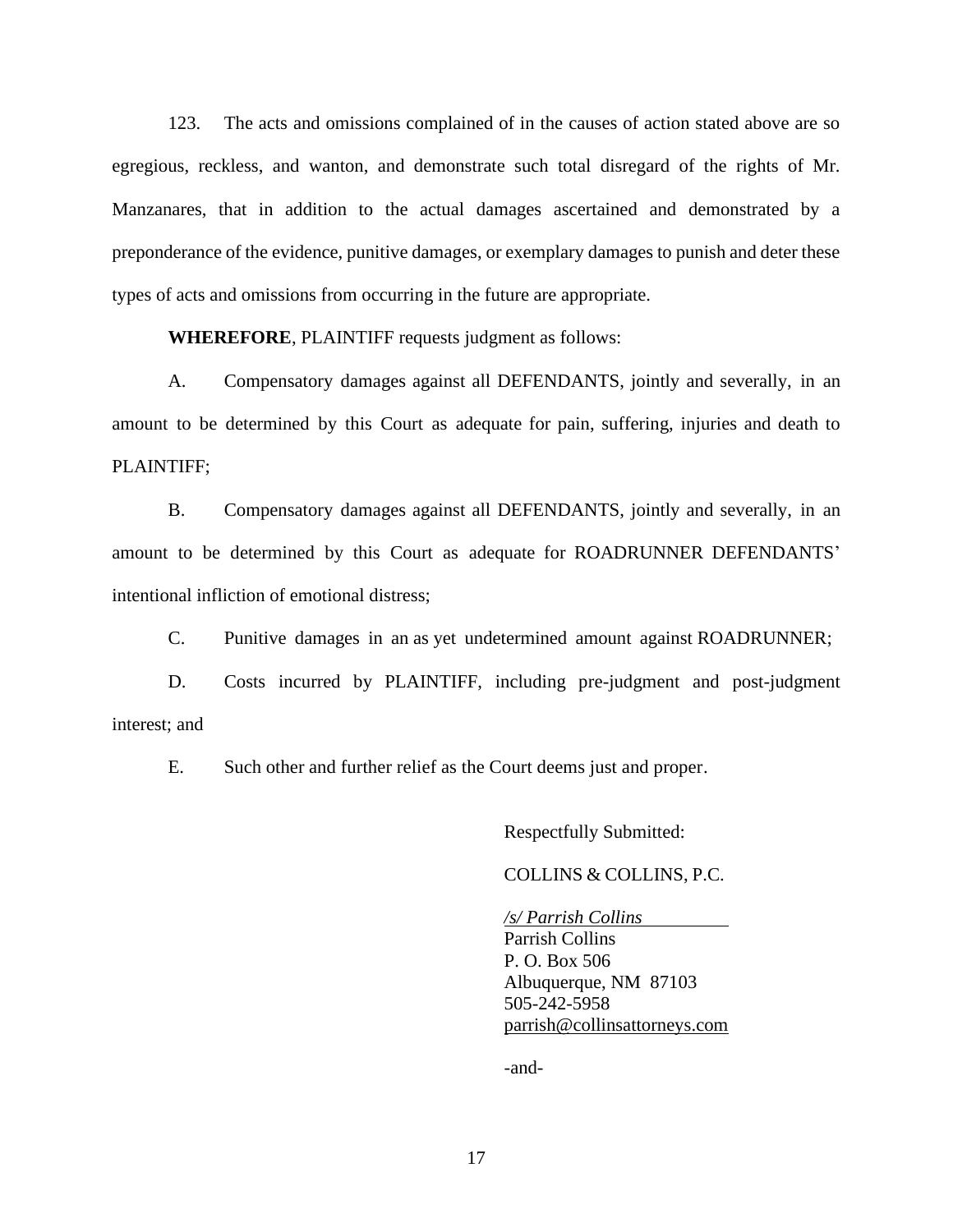# SANDOVAL FIRM

*/s/ Richard A. Sandoval*

Richard A. Sandoval 1442-D S. St. Francis Drive Santa Fe, NM 87505 (505) 795-7790 rick@sandovalfirm.com

*Attorneys for Plaintiff*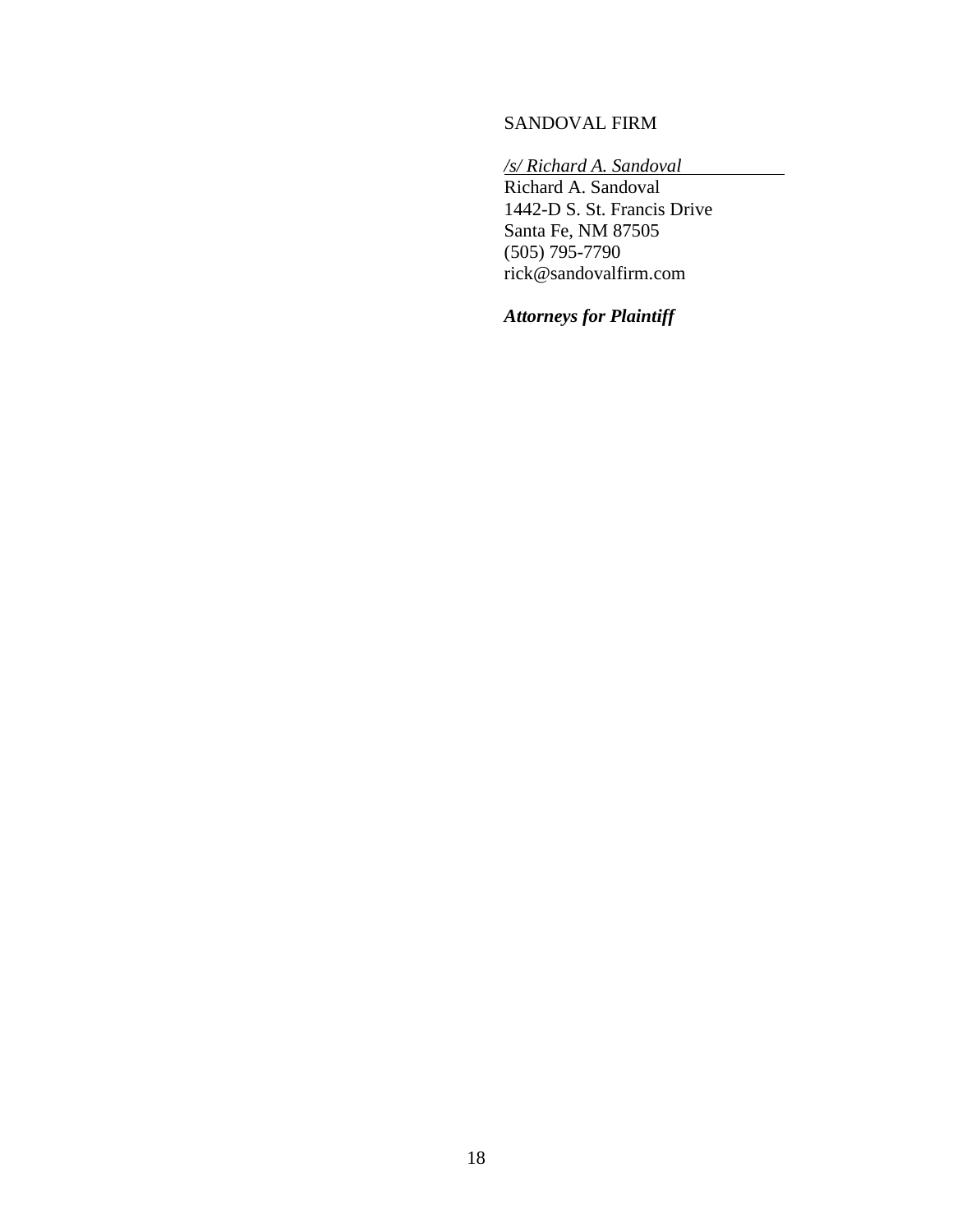# **COLLINS & COLLINS, P.C.**

Attorneys at Law P. O. Box 506 Albuquerque, NM 87103 Telephone: (505) 242-5958 Fax (505) 242-5968

April 16, 2021

# **NOTICE OF TORT CLAIM**

Larry DeYapp, Detention Center Administrator #2 Main St. Bldg 2 Tierra Amarilla, NM 87575 **Via Fax to (575)-588-7791 & USPS**

Rio Arriba County Clerk Rio Arriba Archive Building 7th Main Street Tierra Amarilla, NM 87575 **Via Fax to (575)-588-7418 & USPS**

Sophie M. Martinez, Director Risk Management P.O. Box 127 Tierra Amarilla, NM 87575 **Via Fax to (505)-588-0461 & USPS**

Tomas Campos, County Manager 1120 Industrial Park Rd. Espanola, NM 87532 **Via Fax to (505) 753-9397 & USPS**

**RE:** Carl Manzanares Estate v. Rio Arriba County Detention Center , Rio Arriba County, et. al., **Date of Incident:** March 14, 2021

Gentlemen/Mesdames:

This letter is intended to provide written notice to the above captioned parties under the Tort Claims Act, NMSA 1978, §§ 41-4-1 to –4-27 regarding the actions and inaction of the Rio Arriba County Detention Center (RACDC), the County of Rio Arriba (and their employees, staff contractors and other agents) in their negligence related to their failure to provide proper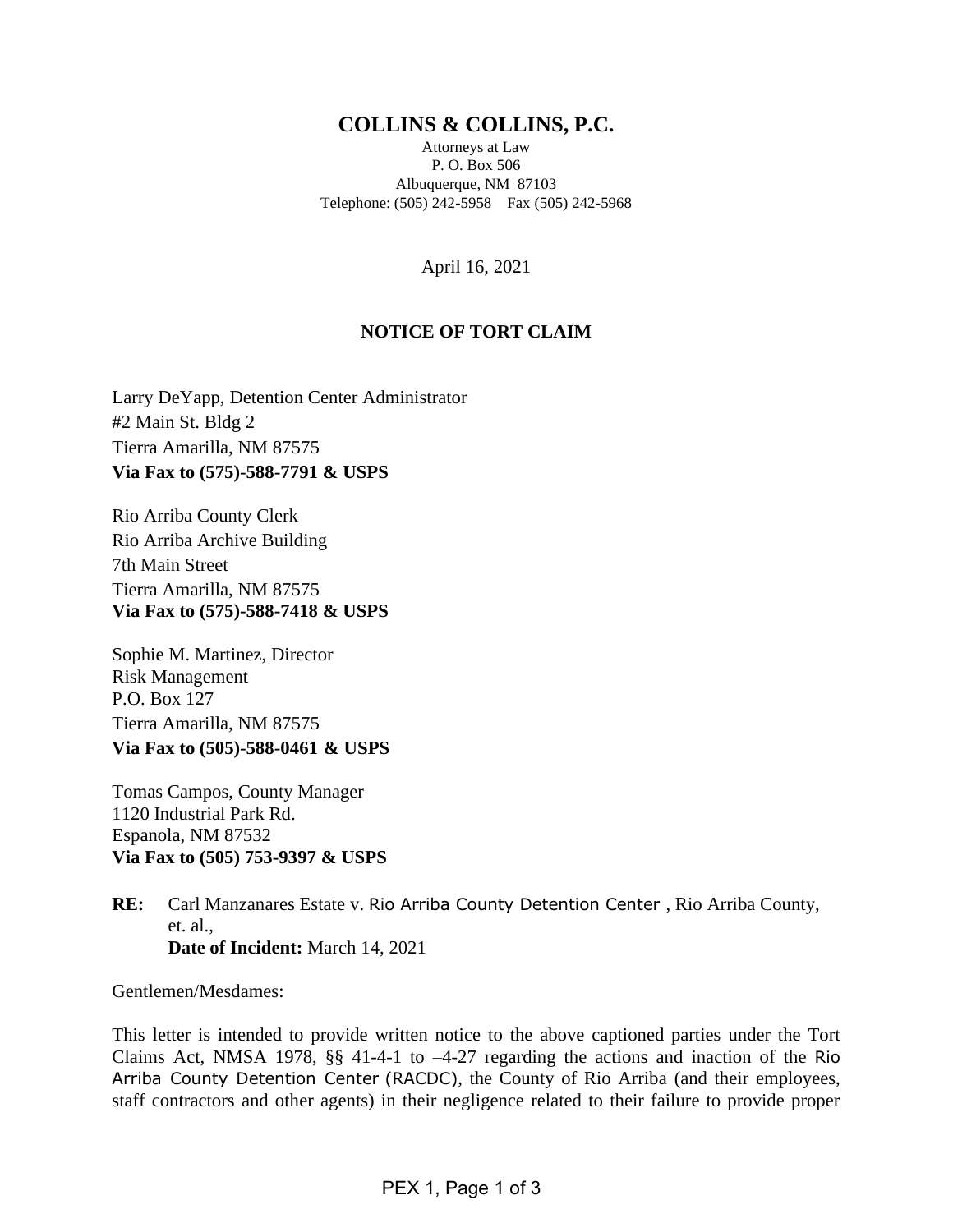supervision and medical care to Mr. Carl Manzanares which led to his suicide in the facility on March 14, 2021. It is apparent that correctional staff did not provide proper supervision and due to this negligence, Mr. Manzanares lost his life.

Under the laws prohibiting spoliation of evidence, please take all necessary steps to preserve the following evidence associated with the subject incident:

- 1. All lapel videos for all correctional officers on the scene at any time of the INCIDENT including those officers that arrived after the incident for investigation of whatsoever kind.
- 2. Any and all log files for the duration of Mr. Manzanares incarceration at RACDC.
- 3. The full and complete inmate file for Mr. Carl Manzanares.
- 4. All booking and intake documents for Mr. Manzanares.
- 5. All medical records obtained or otherwise received for Mr. Manzanares.
- 6. All requests by RACDC, its staff, agents, or contractors, for Mr. Manzanares' medical records from any outside medical providers.
- 7. All correctional officer daily logs for the duration of Mr. Manzanares incarceration at the RACDC.
- 8. All cell check logs for checks on Mr. Manzanares for the duration of incarceration at the RACDC.
- 9. All other video and audio recordings related to the subject INCIDENT to include:
	- i. Video from the cell where he committed suicide.
	- ii. All video footage from the hallways leading to and from his cell for a period of 72 hours prior to the INCIDENT.
	- iii. Videos of any physical location transfers to other areas of the detention facility.
	- iv. If in segregation, all video footage on his segregation cell and hallways leading to and from his segregation cell for the 72 hours prior to the INCIDENT up to the point where he is placed on the ambulance to the hospital.
- 10. All recorded calls involving Mr. Manzanares as a party to the call.
- 11. Listing of all correctional officers and other prison staff present at the time of Mr. Manzanares' suicide, which occurred on March 14, 2021 in the Rio Arriba Detention Center.